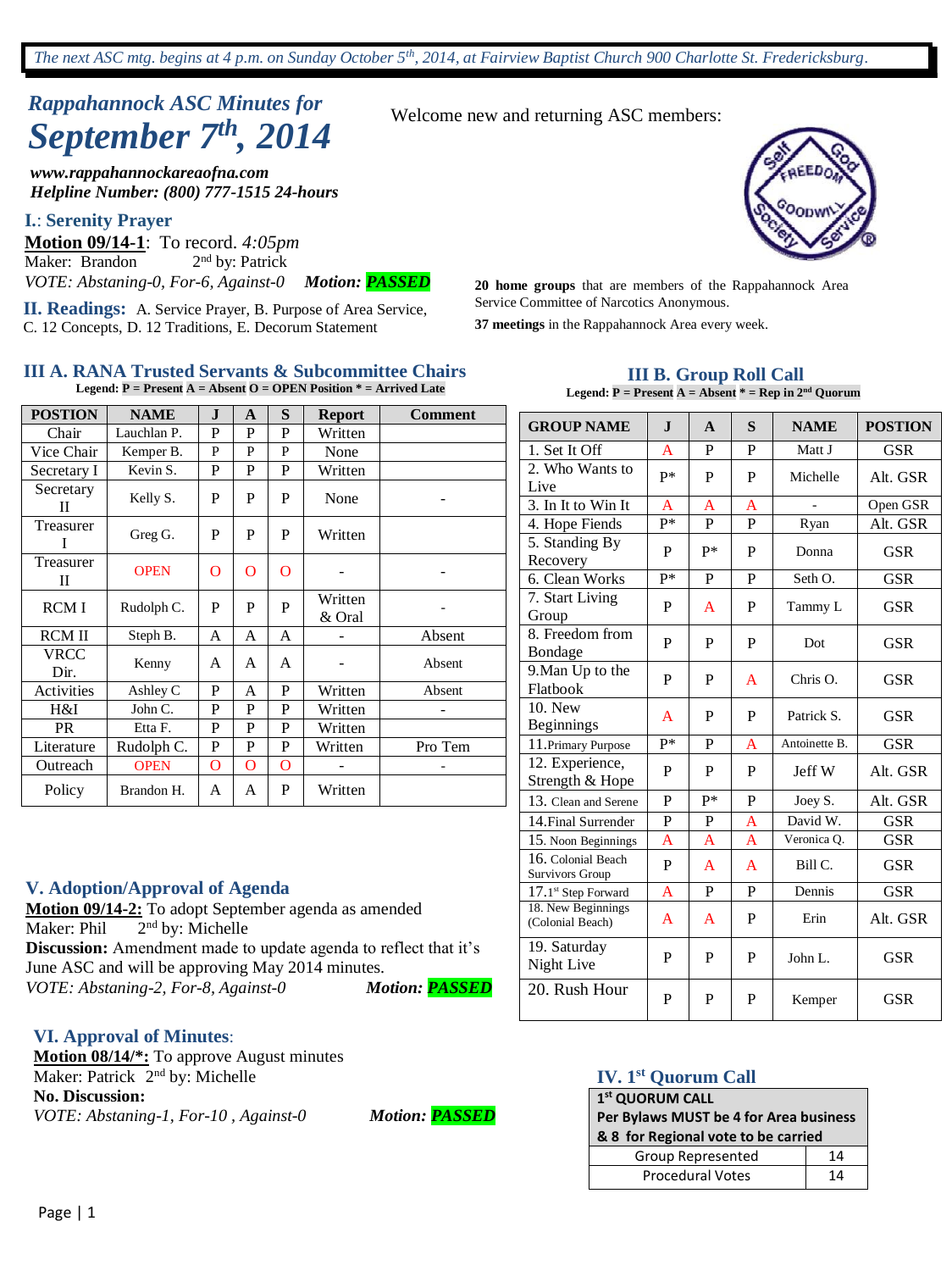## **VII.-XI. Administrative Reports**

### **VII. Secretary Report I**: Report given by Kevin S, Secretary I

Dear ASC,

The previous month's Secretary Budget was &297.69. We spent \$12.17 on printing area forms and minutes that I will be asking to be reimbursed for. Leaving \$285.52 in the Secretary Budget.

Thanks for allowing us to serve.

#### **No Discussion**

**Secretary Report II**: No report given by Kelly S, Secretary II.

**No Discussion**

**VIII. Chair Report**: Given Quarterly by Chairperson, Lauchlan P. – Report to be given in Sept

Hello family,

First and foremost thank you to the area for allowing me to serve and entrusting me to the duties of chairperson. Currently our area is doing well and is strong on the ASC level. We are in need of a trusted servant to step up to be our literature chair but the teamwork from our RCM and Treasurer have helped fill the void until the position is filled. We as an area are making strides to streamline our literature process and since Free State may very well be going out of business we are looking to purchase out literature directly from world. We also have the potential to bid on the regional convention as discussed over the previous months. Although it seems like a large undertaking its not something that we have not overcome in the past. The fresh faces at each ASC are a reminder that the importance of service is being communicated and the willingness is apparent each time we hold this service committee. The PR and H&I committees are really making strides to rebuild the trust and name for RANA in the community. We thank you for that. Thank all of you for continuing to serve the addict who still suffers. In loving service,

Lauchlan P.

**No Discussion**

**IX. Vice Chair Report**: No report given by Vice Chairperson, Kemper B.

**No Discussion**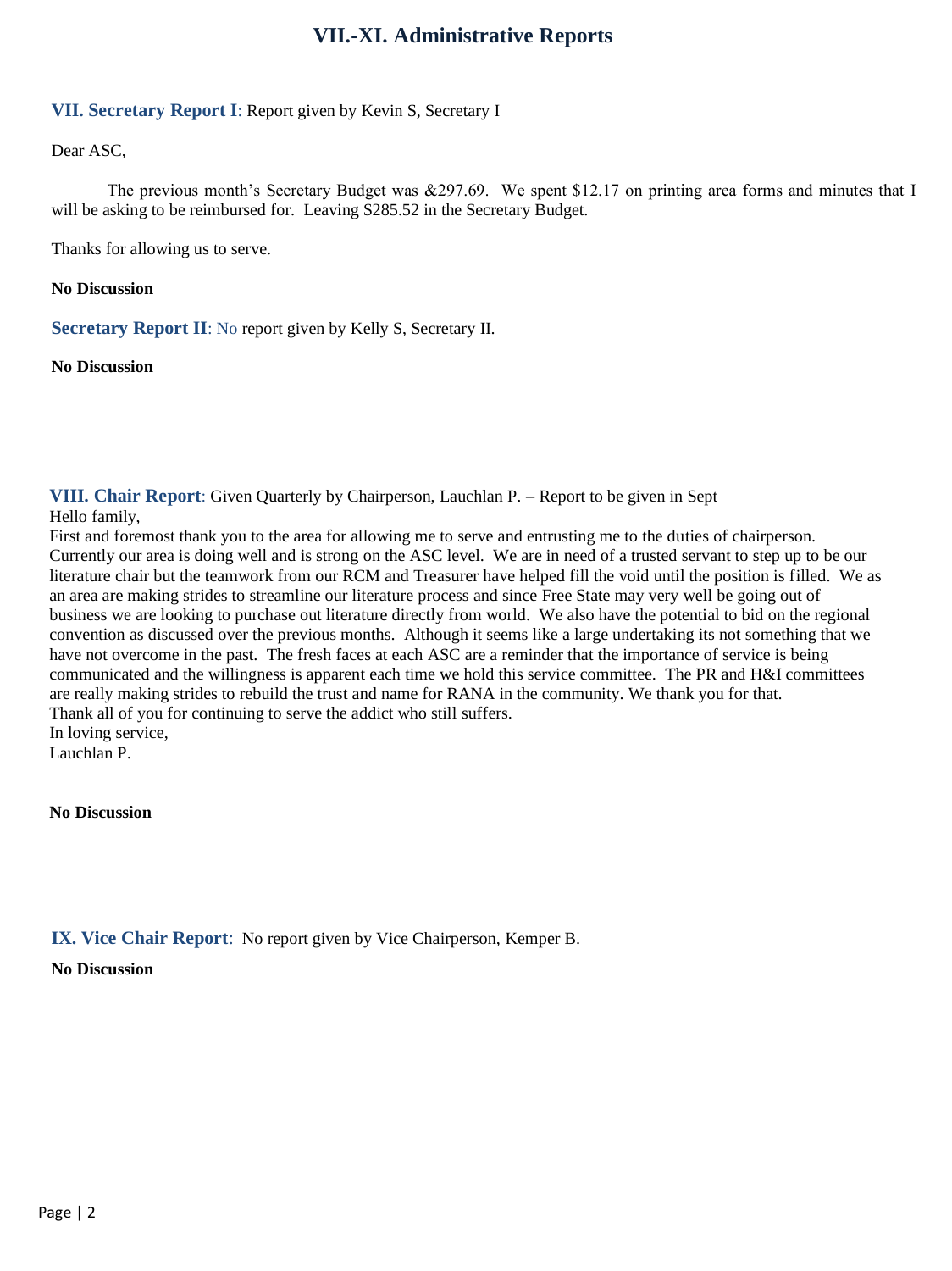## **X. Treasurer I Report***:* Given by Treasurer I, Greg G.

Dear RANA ASC Members,

Our beginning balance as of the start of last month's ASC was \$2,481.63. Our debits for last month totaled \$1,041.99. The following checks were written at Augusts ASC:

|           |        |              |                  |                 | Receipt |
|-----------|--------|--------------|------------------|-----------------|---------|
| Check $#$ | Amount | To:          | For              | <b>Budget</b>   | Rcvd    |
| 1046      | 30.00  | Rudy C.      | <b>RCM Gas</b>   | <b>RCM</b>      | No      |
| 1047      | 21.99  | Kelly S.     | Secretary Copy   | Secretary       | Yes     |
| 1048      | 90.00  | Christine O. | Reimbursement    | Motion 08/14-07 | Yes     |
| 1049      | 900.00 | Rudolph C.   | Literature Order | Literature      | No      |

Note that the check for \$900 was to Rudolph C. so we could order literature from WSO. It was easier to have Rudy use his credit card to expedite order then to send a check and wait for the order to possibly not arrive for today's ASC.

Our deposit from August's ASC was \$569.14. The donations were as follows:

| <b>Income &amp; Donations</b> |        |
|-------------------------------|--------|
| Primary Purpose               | 50.00  |
| Man up to the Flatbook        | 10.00  |
| Standing by Recovery          | 40.00  |
| Hope Fiends                   | 14.00  |
| Experience, Strength & Hope   | 40.00  |
| Who Wants to Live             | 72.04  |
| Literature                    | 253.10 |
| Reimbursement for Donation    | 90.00  |
| Total                         | 569.14 |
|                               |        |
|                               |        |
|                               |        |
|                               |        |
|                               |        |
|                               |        |
|                               |        |

Our balance as of the start of today's ASC is \$2,008.78. The check book is balanced through June.

Antoinette B. is paid through May 2014. She owes today for June, July & August (\$120).

Thank you. ILS, Greg

**No Discussion**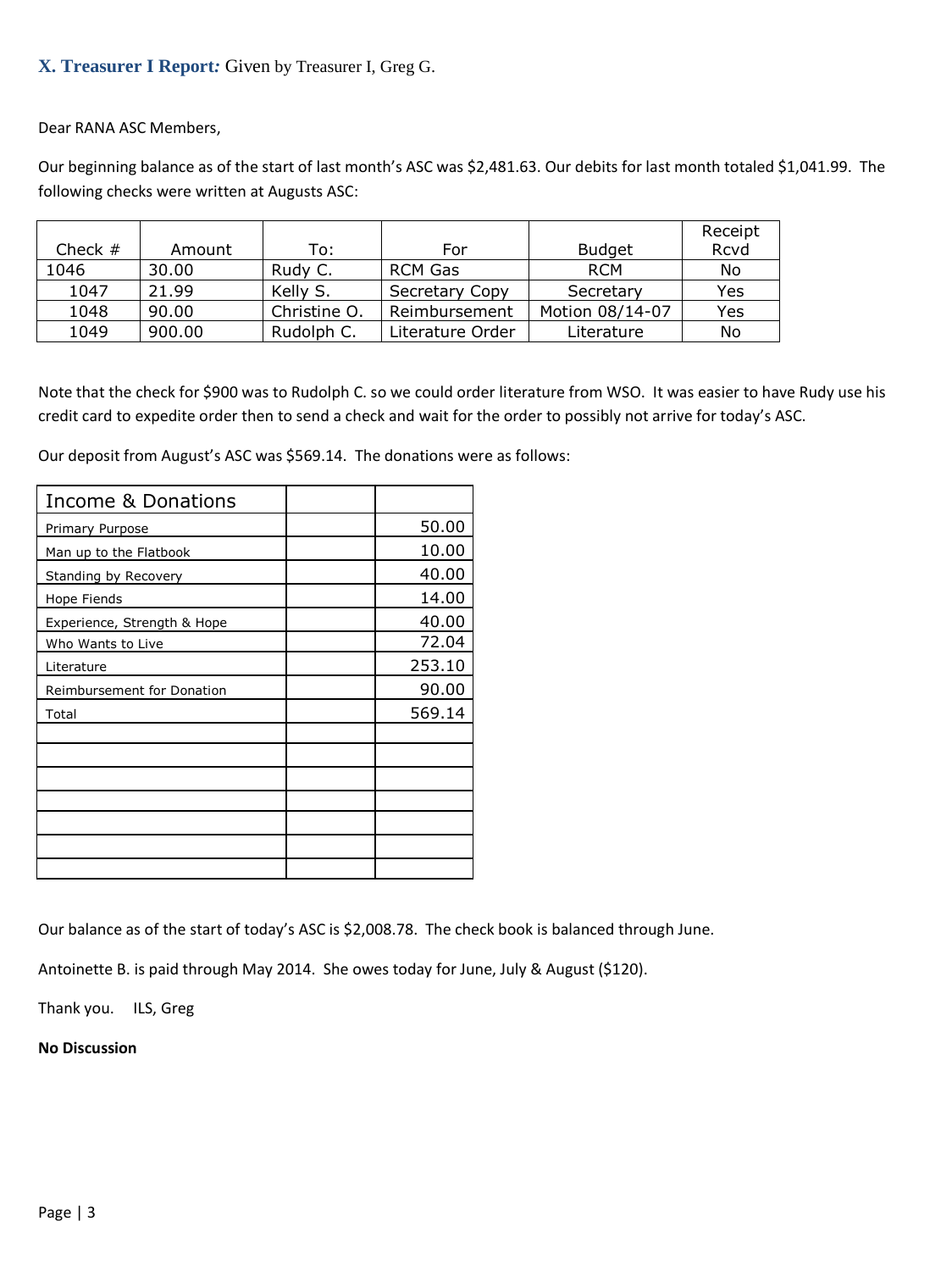## **XI. Regional Committee Member I & II Report**: Report given by RCM I, Rudolph C.

Dear ASC,

Good Afternoon. I would like to thank you for allowing me to serve as your RCM. We opened with 11:00 am with the serenity prayer and then on to our Open Forum. During that time we discussed three things: 1. the role of the regional subcommittees relative to those at the area level, with a specific discussion of how the H&I committee operates between regional meetings. Concern was to get more participation/input during the teleconference between regional meetings, 2. Inmate step working program and the need to not contact inmates for year after they release, and 3. The worsening situation with heroin addiction in Winchester. We closed and re-opened at 12:15 for our regional service meeting. Out of the 17 areas that make up our region there were 10 present. Executive body gave their reports and then each area present. I have flyers to announce the events that are going on in our area (announce).

H&I, would like for us as an area to make a list of all facilities that we are serving in our area so that he could have a better consensus. You can email me that list at: [rudyc719@gmail.com.](mailto:rudyc719@gmail.com)

Please announce the following positions available at our regional service: Vice treasurer, Ad-hoc Traditions workbook review chair, regional delegate, and regional delegate alternate. There are currently no motions; yet, in November we will be sending back our budget for voting and approval. Immediately after region there was a budget meeting. No minutes were disbursed.

Once again thank you for allowing me to serve.

In loving service,

Rudolph C.

#### **Discussion:**

- Made several announcements about regional events
- Asked to erase part in his original report about losing his receipt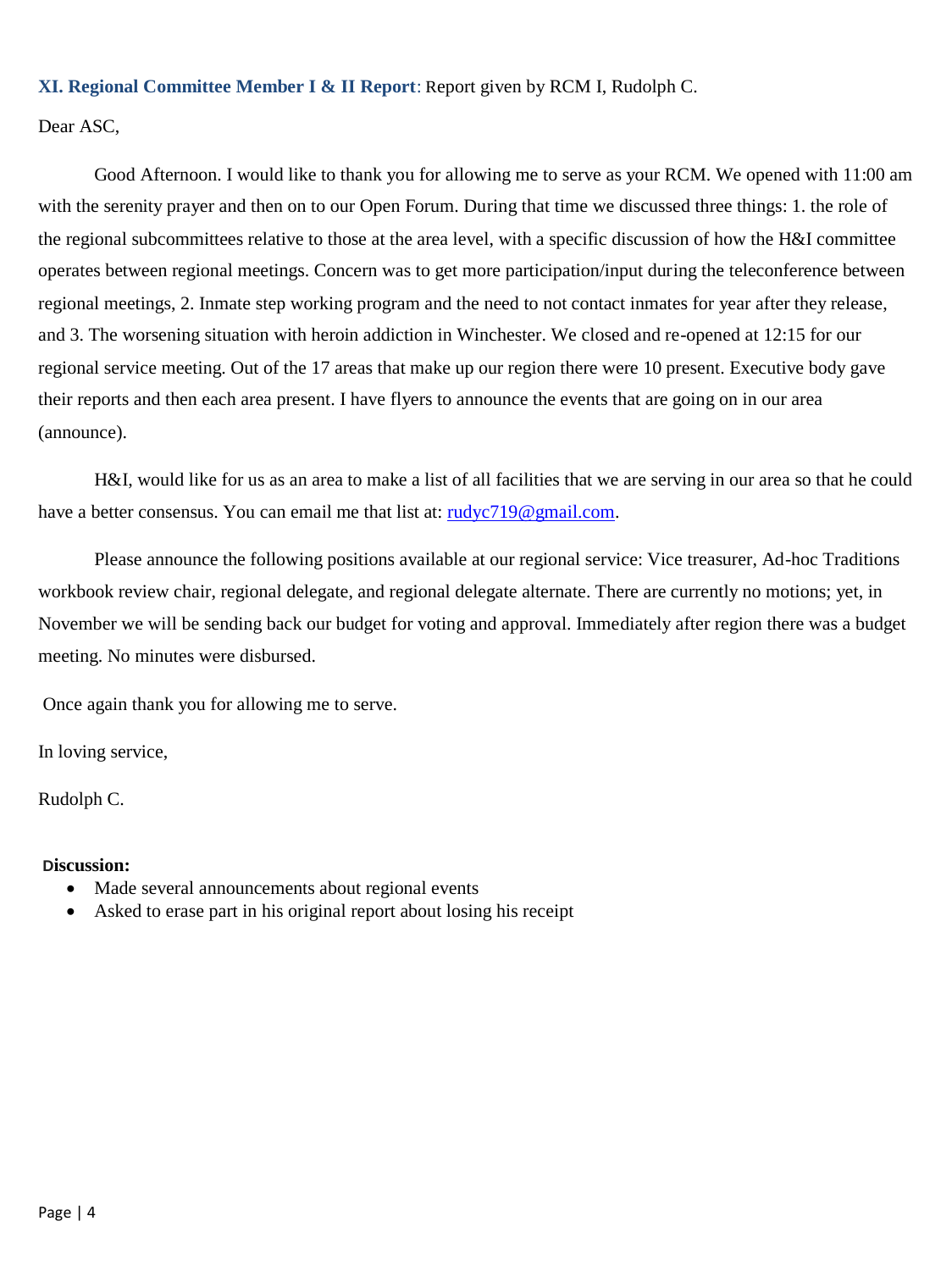## **XII. Subcommittee Reports**

#### **A. Activities Report**: Report given by Ashley C, Activities Chair

Hello RANA and thank you for electing me to be your new Activities chair! I went to our first meeting at Wegmans on August 5<sup>th</sup> @ 6pm and nobody showed up for support. I got some feedback that Tuesday is not a good day for interested members to attend. The official meeting time is changing to the first Thursday of the month and we will meet September 11<sup>th</sup> 6pm at Wegmans. We were however able to communicate and get the ball rolling on our first event. After getting word that in it to win it will not be able to hold their annual fall festival, Activities will be having a 'primary purpose' fall festival on October 18th at Kenmore Park from 1-6pm. We have food, fellowship, fun and bring awareness to not only in meetings and our daily lives, but to bring awareness to H&I. Please come to support and put together on Thursday. We also need to know how much of our budget is left for this year.

Thank you for letting me serve, Ashley C.

**Discussion**:

• Ouestions about times and dates

### **B. Hospitals & Institutions (H&I) Report**: Given by Vice Chair, John C

Hello everyone I'm John, I'm an addict and H&I Chair. I am happy to announce that Billy M. has arranged for our first H&I to Boxwood schedule. It will be as follows; the first Thursday and the first, third, and fifth Saturday in September at @ 8:00pm. Sunshine House commitments are being fulfilled. Please get with John C. if you are interested in sharing at CCRCC, The requirement is 0 days clean. We believe fresh messages of recovery will grab peoples attention.

Members of H&I would appreciate support from our regional level ASC members. We have heard controversy about going out of our region to Boxwood. We have been asked by the staff at Boxwood to bring meetings to the facility. We have been informed that the Battlefield Area has failed with their commitments. RANA H&I goes to Boxwood on days that the Piedmont Area does not cover. Your support in filling our commitment will be highly appreciated.

Our budget balance in this months report does not reflect the key tags for CCRCC because I have not received them yet. Next months report will show a true balance when those key tags are received and this months key tags for Boxwood.

H&I needs more experienced people to get involved with a clear NA message.

Our budget is \$450.00 and balance is \$450.00

Thanks for allowing me to serve,

John C. 703-216-1795

#### **Discussion:**

- Discussion about Piedmont and Battlefield Areas scheduling H&I meetings in Boxwood
- RRJ interested in H&I bringing meeting back to Jail Daniel 540-845-2722
- Literature didn't receive notice about H&I asking for keytags to be donated to H&I
- Must notify treasurer when subcommittee purchases literature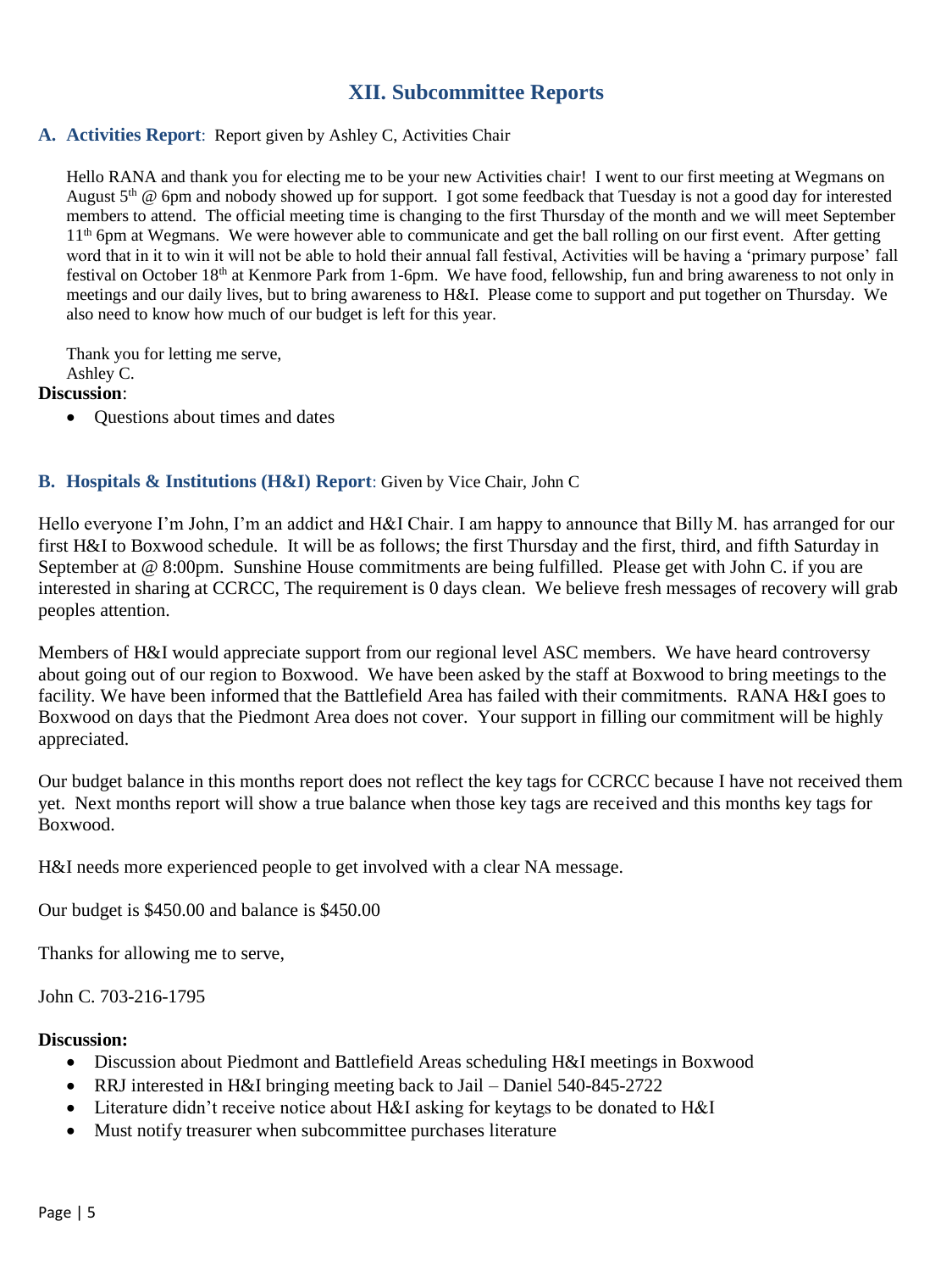### **C. Literature Chair Report**: Oral Report Given by Rudolph C, Pro Temp

#### CAREY, RUDOLPH,

Your order number 0812430 has been shipped. The invoice number is 0812430-IN. Please review the detail below and note any backordered items as well as any discounts, sales tax and shipping & handling charges.

Payment Method: VISA CARD \*\*\*\*\*\*\*\*\*\*\*\*0578

| Bill to Address:<br>CAREY, RUDOLPH     |            | Ship to Address:    | <b>RUDOLPH CAREY</b> |                          |  |  |
|----------------------------------------|------------|---------------------|----------------------|--------------------------|--|--|
| 1808 MEADOWS DRIVE                     |            |                     |                      | 1808 MEADOWS DRIVE       |  |  |
| FREDERICKSBURG, VA 22405<br><b>USA</b> | <b>USA</b> |                     |                      | FREDERICKSBURG, VA 22405 |  |  |
| Ship Via: UPS GRND RESD                |            |                     | Taxable:             | 880.80                   |  |  |
| Terms:<br>99                           |            | Non-Taxable:        |                      | 0.00                     |  |  |
| CREDIT CARD PAYMENT                    |            |                     | Freight: The Theory  | 66.31                    |  |  |
| Customer PO:                           |            | Sales Tax:          |                      | 0.00                     |  |  |
| Ship Date: 08/14/2014                  |            | Discount: 52.04     |                      |                          |  |  |
|                                        |            | Order Total: 895.07 |                      |                          |  |  |
| Item Number Cty Shipped Unit Price     |            |                     |                      | Extension                |  |  |
| 1101                                   | 23         | 11.55               | 265.65               |                          |  |  |
| HARDCOVER: BASIC TEXT 6TH ED           |            |                     |                      |                          |  |  |
| 1112                                   | 8          | 9.00                | 72.00                |                          |  |  |
| <b>JUST FOR TODAY: DLY MEDITATION</b>  |            |                     |                      |                          |  |  |
| 1130                                   | 5          | 8.25                | 41.25                |                          |  |  |
| SPONSORSHIP BOOK                       |            |                     |                      |                          |  |  |
| 1150                                   | 10         | 9.75                | 97.50                |                          |  |  |
| LIVING CLEAN CASEBOUND                 |            |                     |                      |                          |  |  |
| 1164                                   | 5          | 2.05                | 10.25                |                          |  |  |
| 12 CONCEPTS FOR NA SERVICE             |            |                     |                      |                          |  |  |
| 1200                                   | 6          | 2.00                | 12.00                |                          |  |  |
| <b>INTRODUCTORY GUIDE, REVISED</b>     |            |                     |                      |                          |  |  |
| 1500                                   | 17         | 0.75                | 12.75                |                          |  |  |
| NA WHITE BOOKLET                       |            |                     |                      |                          |  |  |
| 1600                                   | 13         | 0.95                | 12.35                |                          |  |  |
| THE GROUP BOOKLET                      |            |                     |                      |                          |  |  |
| 2102                                   | 3          | 9.85                | 29.55                |                          |  |  |
| PUBLIC RELATIONS HANDBOOK              |            |                     |                      |                          |  |  |
| 2111<br>GUIDE TO LOCAL SERVICES IN NA  | 5          | 7.05                | 35.25                |                          |  |  |
| 2206                                   | 11         | 0.31                | 3.41                 |                          |  |  |
| LEADERSHIP IN NA SERVICE               |            |                     |                      |                          |  |  |
| 3102                                   | 18         | 0.31                | 5.58                 |                          |  |  |
| IP #2 THE GROUP                        |            |                     |                      |                          |  |  |
| 3105                                   | 18         | 0.22                | 3.96                 |                          |  |  |
| IP #5 ANOTHER LOOK                     |            |                     |                      |                          |  |  |
| 3108                                   | 20         | 0.22                | 4.40                 |                          |  |  |
| IP #8 JUST FOR TODAY                   |            |                     |                      |                          |  |  |
| 3109                                   | 21         | 0.22                | 4.62                 |                          |  |  |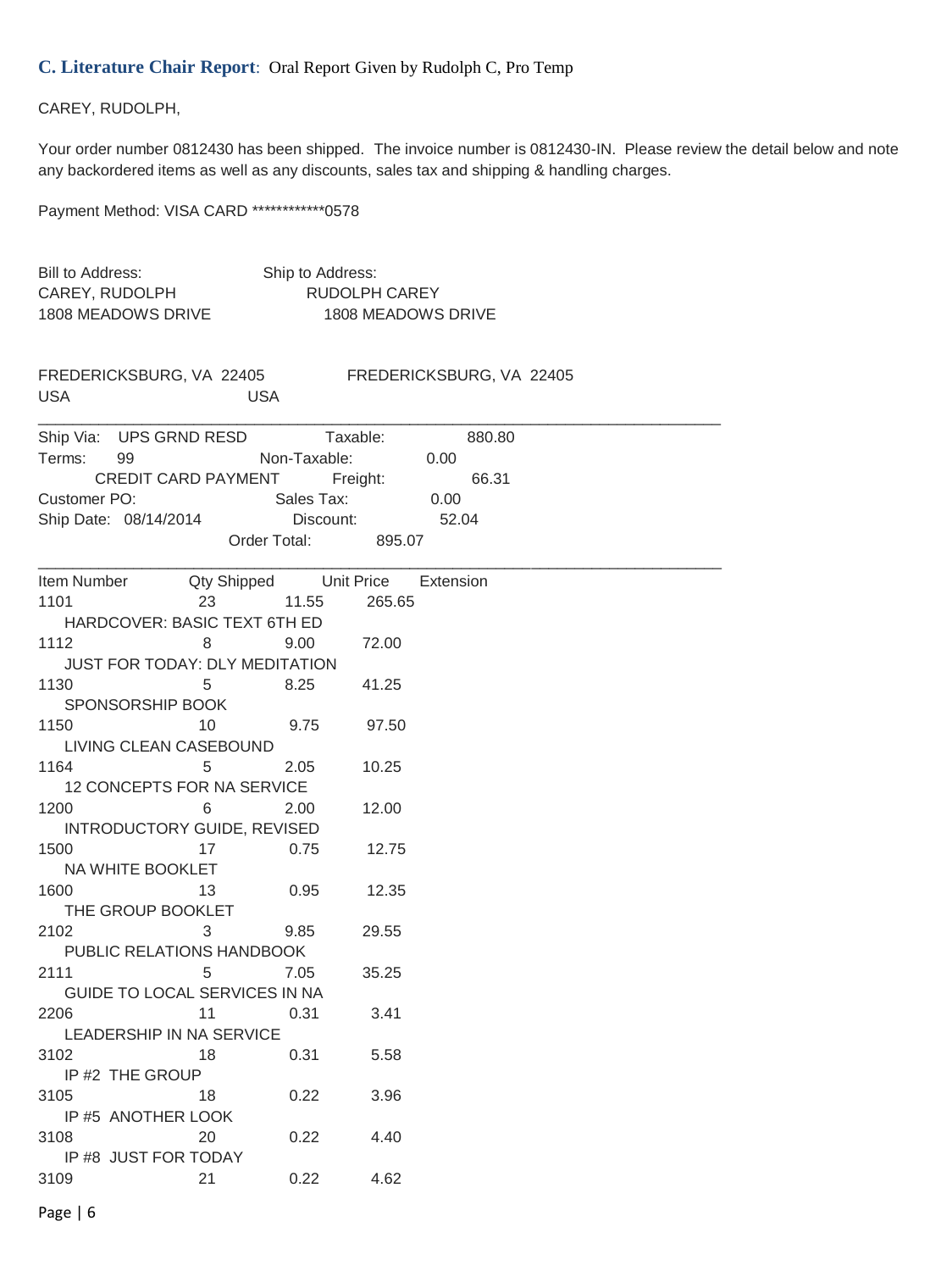| IP #9 LIVING THE PROGRAM                  |                        |           |       |
|-------------------------------------------|------------------------|-----------|-------|
| 3110                                      | 7                      | 0.77 5.39 |       |
| IP #10 WORKING STEP FOUR                  |                        |           |       |
| 3112                                      |                        | 23 0.22   | 5.06  |
| IP #12 TRIANGLE OF SELF OBSESS            |                        |           |       |
| 3129                                      | 30                     | 0.22      | 6.60  |
| IP #29: INTRO TO NA MEETINGS              |                        |           |       |
| 4100                                      | 100                    | 0.53      | 53.00 |
| <b>KEYTAG: WHITE (WELCOME)</b>            |                        |           |       |
| 4101                                      | 20                     | 0.53      | 10.60 |
| <b>KEYTAG: ORANGE (30 DAYS)</b>           |                        |           |       |
| 4102                                      | 15                     | 0.53      | 7.95  |
| KEYTAG: GREEN (60 DAYS)                   |                        |           |       |
| 4103                                      | 16                     | 0.53      | 8.48  |
| יט<br>KEYTAG: RED (90 DAYS)               |                        |           |       |
| 4106                                      | 75                     | 0.53      | 39.75 |
| <b>KEYTAG: MOONGLOW (1 YEAR)</b>          |                        |           |       |
| 4108                                      |                        | 75 0.53   | 39.75 |
| ס.ט 15 - V.<br>KEYTAG: BLACK (MULTI-YEAR) |                        |           |       |
| 4300                                      |                        | 5 3.20    | 16.00 |
| <b>BRONZE MEDALLION: 18 MONTHS</b>        |                        |           |       |
| 4301                                      | $1 \quad \blacksquare$ | 3.20      | 3.20  |
| <b>BRONZE MEDALLION: 1 YEAR</b>           |                        |           |       |
| 4303                                      |                        | 5 3.20    | 16.00 |
| <b>BRONZE MEDALLION: 3 YEARS</b>          |                        |           |       |
| 4304                                      |                        | 5 3.20    | 16.00 |
| <b>BRONZE MEDALLION: 4 YEARS</b>          |                        |           |       |
| 4306                                      |                        | 4 3.20    | 12.80 |
| <b>BRONZE MEDALLION: 6 YEARS</b>          |                        |           |       |
| 4307                                      |                        | 3 3.20    | 9.60  |
| <b>BRONZE MEDALLION: 7 YEARS</b>          |                        |           |       |
| 9020                                      |                        |           | 13.50 |
| 2 6.75<br>GROUP STARTER KIT<br>3 1 3.30   |                        |           |       |
| 9073                                      |                        |           | 3.30  |
| POSTERS: TWELVE STEPS                     |                        |           |       |
| 9074                                      | $1 \quad \blacksquare$ | 3.30      | 3.30  |
| POSTERS: TWELVE TRADITIONS                |                        |           |       |

#### Tracking:

1Z9961490311542250 1Z9961490311542269 1Z9961490311542278 1Z9961490311542287

#### **Discussion:**

- Using world literature order form
- New IP 29 "Introduction to NA Meetings"
- Will be back order of a few things
- Read letter from world service
- Prices on world literature order form are not prices that will be on RANA literature order form
- Discussion about difference between ordering literature from world and free state
- Discussion about setting up account with WSO to order literature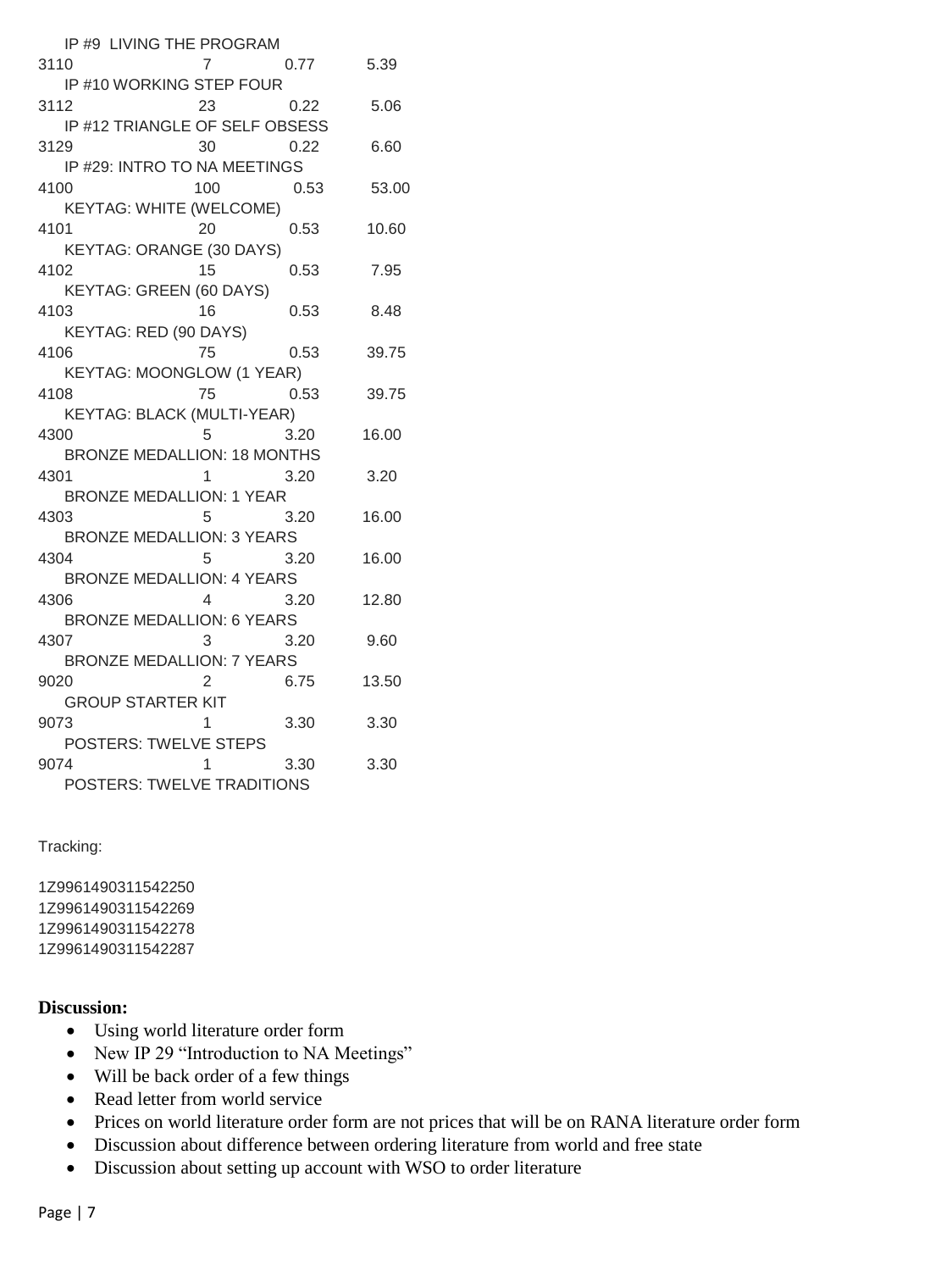### **D. Outreach Report:** *Position Open*

#### **No Discussion**

### **E. Public Relations (PR) Report**: Report Given by PR Chair, Etta F.

Hi family,

I' m so excited that the PR subcommittee and in motion to serve this area.!

We will be having a PR Pizza Party and Info day at the Promises club 11720 main st ( where experience strength and Hope meets on Sat evening) on October 4<sup>th</sup> from 12-4.

Please come out and support this as we will have humorpus skits on building strong home groups and a workshop with food.! Fliers will be out to home groups soon ,bring a friend.

We are also papering our area for recovery month with info that will allow people in our area to know we are here to help. We have fliers that the PR subcommittee will get out to local businesses and facilities.

We are asking for help from any GSR especially those in Stafford, Caroline and Colonial Beach to help put these up in their towns.

We will meet on the Wednesday 9/17 at 6 pm instead of 6:30 @ Wegmans**. This is a change in time.**

We will need \$245 and will put it in motion form for our event.

Thanks for Letting me Serve !

Etta F.

#### **Discussion:**

Discussion about handing out flyers in businesses

### **F. VRCC Director Report**: No Report given; Absent **No Discussion**

#### **G. Policy Report**: Report given by Brandon H, Policy Chair

#### Dear RANA ASC.

I would like to apologize to the area first and foremost for my absences, I was given the opportunity to work endless amounts of hours at work and put that in front of my recovery, setting the stage for a lot of unnecessary suffering. Let me assure you the prodigal son has returned emphatic and enthused to serve the area. That being said the policy subcommittee met this month via phone conference and we were able to dig into the issue forwarded to me through a concerned GSR.

Glad to be back and thanks for allowing me to serve.

#### **Discussion:**

- Phone meeting #: 712-432-1212 and meeting ID: 307957306
- Every  $4<sup>th</sup>$  Monday @ 5pm

## **\*5:26pm 10 Minute Break**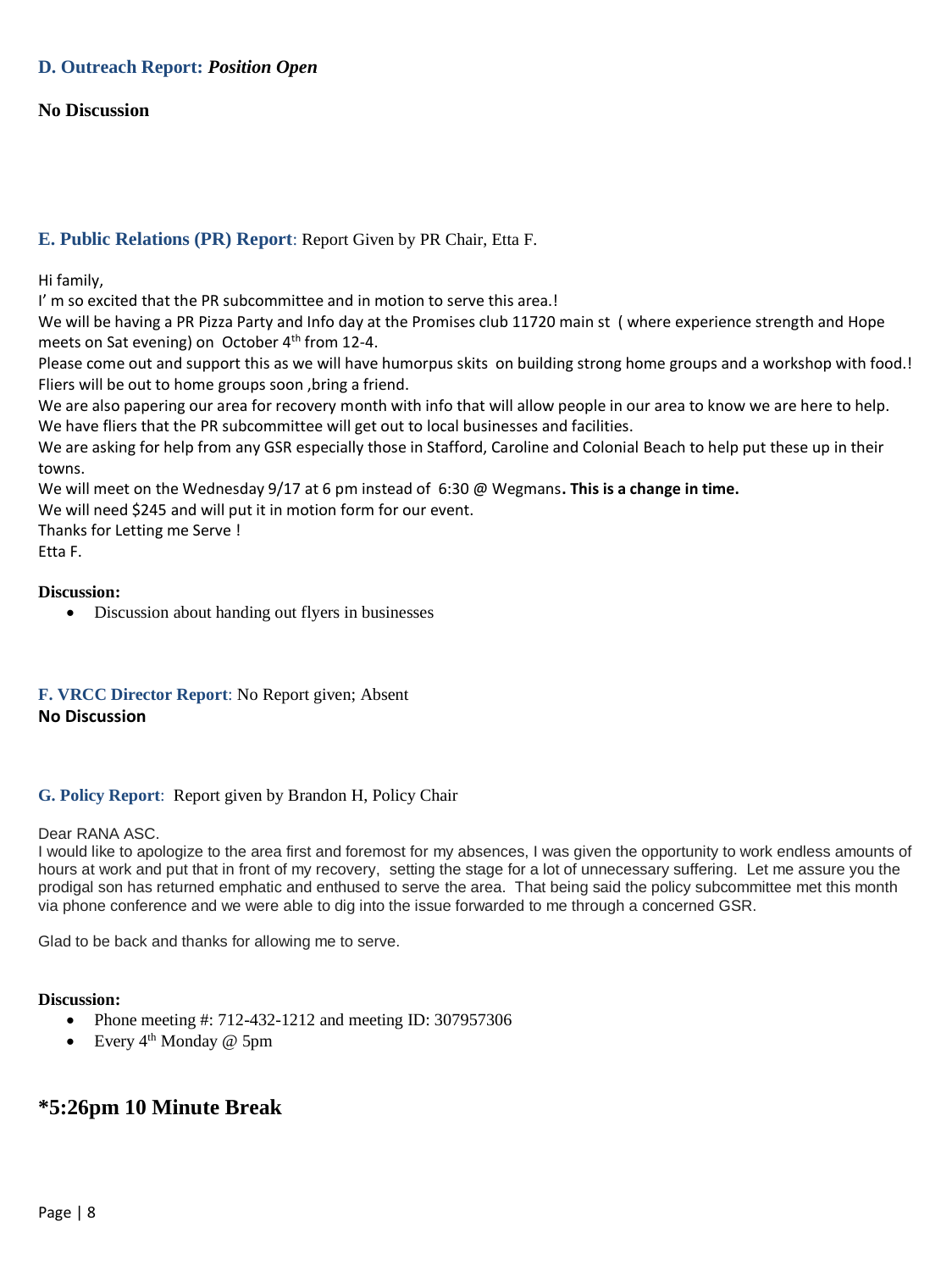## **XIII. Group Service Representative (GSR) Reports**

GSR reports called by Secretary to be read to body.

| <b>HOME GROUP</b>                                                                                                                                                                                                                | <b>GSR/ALT</b>                                                                                                                                                                                                                                                                                       | <b>DAYS AND TIMES</b><br>OF MEETINGS | # GROUP<br><b>MEMBERS</b> | # AVG. WKLY<br><b>ATTENDANCE/</b><br><b>NEWCOMERS</b> | <b>GROUP</b><br><b>DONATION</b> | LIT.<br><b>ORDER</b> |  |  |
|----------------------------------------------------------------------------------------------------------------------------------------------------------------------------------------------------------------------------------|------------------------------------------------------------------------------------------------------------------------------------------------------------------------------------------------------------------------------------------------------------------------------------------------------|--------------------------------------|---------------------------|-------------------------------------------------------|---------------------------------|----------------------|--|--|
| 1. Set it Off                                                                                                                                                                                                                    | Matt J - GSR                                                                                                                                                                                                                                                                                         | Sun. 7 - 8:30pm                      | 5                         | $15 - 20/4 - 7$                                       | \$0                             | \$18                 |  |  |
| New meeting format, the floor is opened for 3 topics to be picked those that picked the topics are asked to expand upon said topics. We<br>have 4-5 new homegroup members/trusted servants<br>Group Anniversaries: None reported |                                                                                                                                                                                                                                                                                                      |                                      |                           |                                                       |                                 |                      |  |  |
| 2. Who Wants to Live                                                                                                                                                                                                             | Michelle G - GSR<br>Jodi L - Alt. GSR                                                                                                                                                                                                                                                                | Mon. - Fri.12 - 1:15pm               | $\overline{15}$           | 130/5                                                 | \$63.10                         | \$63.20              |  |  |
|                                                                                                                                                                                                                                  | Our group is doing well, we elected John L to be our secretary. Nothing more to report at this time. Thank you for allowing me to serve.<br>Group Anniversaries: Dickey E – 6yrs – Sept 21 <sup>st</sup> but acknowledged on 22 <sup>nd</sup> @noon mtg; Thurs Oct. 9 <sup>th</sup> – Jodi L. – 5yrs |                                      |                           |                                                       |                                 |                      |  |  |
| 3. In It to Win it                                                                                                                                                                                                               | Greg - Rep                                                                                                                                                                                                                                                                                           | Mon. 7:00 - 8:30pm                   | 6                         | $40 - 70/4$                                           | \$60.00                         | \$26.50              |  |  |
| <b>NEED A GSR</b><br>Group Anniversaries: None Reported                                                                                                                                                                          |                                                                                                                                                                                                                                                                                                      |                                      |                           |                                                       |                                 |                      |  |  |
| 4. Hope Fiends                                                                                                                                                                                                                   | $\overline{\text{Ryan}-\text{GSR}}$<br>Sarah - Alt GSR                                                                                                                                                                                                                                               | Tue. 7 - 8:30pm                      | 9                         | $35/2 - 3$                                            | \$10.00                         | \$24.15              |  |  |
| Meeting doing well                                                                                                                                                                                                               |                                                                                                                                                                                                                                                                                                      |                                      |                           |                                                       |                                 |                      |  |  |
| Group Anniversaries: Ryan N - 1yr 10/7/14; Lea S - 1yr 12/2/14; Chris R 11/?/14                                                                                                                                                  |                                                                                                                                                                                                                                                                                                      |                                      |                           |                                                       |                                 |                      |  |  |
| 5. Standing by Recovery                                                                                                                                                                                                          | Donna D.                                                                                                                                                                                                                                                                                             | Tue. $7:30 - 8:30$ pm                | 10                        | 15/2                                                  | \$20.00                         | \$0                  |  |  |
| No report given.<br>Group Anniversaries:                                                                                                                                                                                         |                                                                                                                                                                                                                                                                                                      |                                      |                           |                                                       |                                 |                      |  |  |
| 6. Clean Works                                                                                                                                                                                                                   | Seth O. - GSR                                                                                                                                                                                                                                                                                        | Wed. 7 - 8:30pm                      | 8                         | 35/8                                                  | \$0                             | \$0                  |  |  |
| Group Anniversaries:                                                                                                                                                                                                             |                                                                                                                                                                                                                                                                                                      |                                      |                           |                                                       |                                 |                      |  |  |
| 7. Start Living Group                                                                                                                                                                                                            | Tammy L - GSR                                                                                                                                                                                                                                                                                        | Thu. 7 - 8:00pm                      | 6                         | $5 - 12/2 - 4$                                        | \$30                            | 32.75                |  |  |
| No report given to be included in minutes<br>Group Anniversaries:                                                                                                                                                                |                                                                                                                                                                                                                                                                                                      |                                      |                           |                                                       |                                 |                      |  |  |
| 8. Freedom from Bondage                                                                                                                                                                                                          | Dot - GSR                                                                                                                                                                                                                                                                                            | Thur. $9 - 10$ pm                    | $\overline{7}$            | 25/3                                                  | $\sim$                          | \$4.20               |  |  |
| The meeting is running smoothly and still would like to see support from experienced members<br>Group Anniversaries:                                                                                                             |                                                                                                                                                                                                                                                                                                      |                                      |                           |                                                       |                                 |                      |  |  |
| 9. Man Up to the Flatbook                                                                                                                                                                                                        | Chris O. - GSR                                                                                                                                                                                                                                                                                       | Thur. 7 - 8:30pm                     |                           | $\equiv$                                              | $\blacksquare$                  | $\blacksquare$       |  |  |
| No report given<br>Group Anniversaries:                                                                                                                                                                                          |                                                                                                                                                                                                                                                                                                      |                                      |                           |                                                       |                                 |                      |  |  |
| 10. New Beginnings                                                                                                                                                                                                               | Patrick S - GSR                                                                                                                                                                                                                                                                                      | Fridays $7 - 8:30$ pm                | 3                         | 37/unknown                                            | \$10                            | \$51.9               |  |  |
| This group needs support and trusted servants<br>Group Anniversaries: None reported                                                                                                                                              |                                                                                                                                                                                                                                                                                                      |                                      |                           |                                                       |                                 |                      |  |  |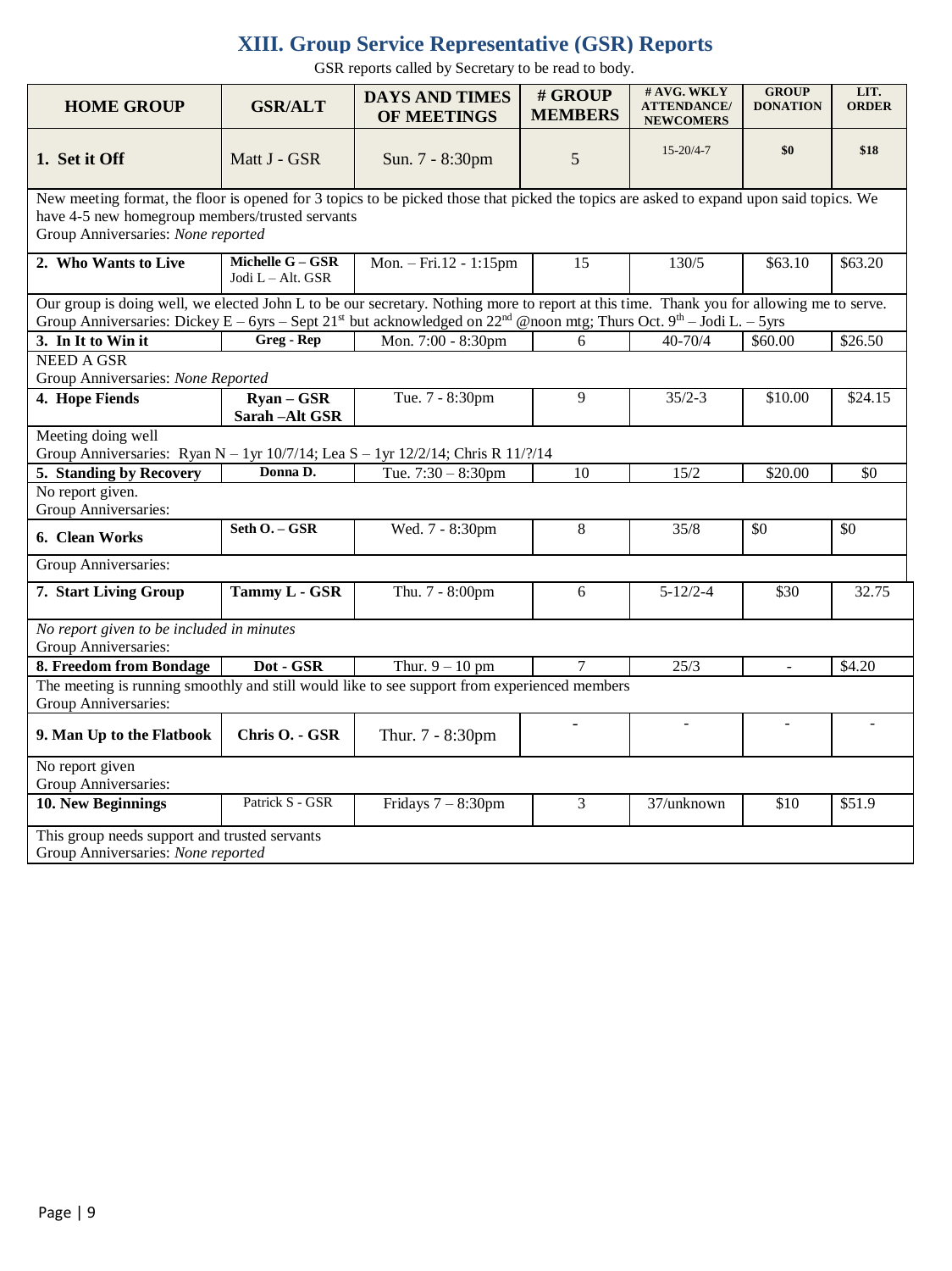# **XIII. Group Service Representative (GSR) Reports** *(continued):*

| <b>HOME GROUP</b>                                                                                                                    | <b>GSR/ALT</b>               | <b>DAYS AND TIMES</b><br>OF MEETINGS | # GROUP<br><b>MEMBERS</b> | # AVG. WKLY<br><b>ATTENDANCE/</b><br><b>NEWCOMERS</b> | <b>GROUP</b><br><b>DONATION</b> | LIT.<br><b>ORDER</b>     |  |  |
|--------------------------------------------------------------------------------------------------------------------------------------|------------------------------|--------------------------------------|---------------------------|-------------------------------------------------------|---------------------------------|--------------------------|--|--|
| 11. Primary Purpose                                                                                                                  | <b>Antoinette B</b>          | Sat. & Sun. 12 - 1:30pm              | $\sim$                    |                                                       | $\overline{a}$                  |                          |  |  |
| No report given                                                                                                                      |                              |                                      |                           |                                                       |                                 |                          |  |  |
| Group Anniversaries: None at this time                                                                                               |                              |                                      |                           |                                                       |                                 |                          |  |  |
| 12. Experience, Strength &<br>Hope                                                                                                   | Jeff W - GSR<br>Ted A. - Alt | Sat. 6:30 - 8:00pm                   | 13                        | 30/2                                                  | \$20.00                         | \$6.60                   |  |  |
| None given                                                                                                                           |                              |                                      |                           |                                                       |                                 |                          |  |  |
| Group Anniversaries: Rudy C - 7yr 10/11/14; Tressie B - 11yrs 11/25/14; William S - 23yrs 11/8/14                                    |                              |                                      |                           |                                                       |                                 |                          |  |  |
| 13. Clean and Serene                                                                                                                 |                              |                                      | 4                         | 16/4                                                  | \$0                             | \$5.00                   |  |  |
|                                                                                                                                      | Joey S. - GSR                | Fri. 10-11: 15pm                     |                           |                                                       |                                 |                          |  |  |
|                                                                                                                                      |                              |                                      |                           |                                                       |                                 |                          |  |  |
| Meeting is doing good, always appreciative of experienced members to help support and fill service positions<br>Group Anniversaries: |                              |                                      |                           |                                                       |                                 |                          |  |  |
| 14. Final Surrender                                                                                                                  | Absent                       | Mon - Wed; Fri-Sat                   | ÷,                        | $\blacksquare$                                        | $\overline{a}$                  |                          |  |  |
| No report given.                                                                                                                     |                              |                                      |                           |                                                       |                                 |                          |  |  |
| Group Anniversaries: None                                                                                                            |                              |                                      |                           |                                                       |                                 |                          |  |  |
| 15. Noon Beginnings                                                                                                                  | <b>Absent</b>                | Mon-Fri 12pm                         | $\overline{\phantom{a}}$  | $\blacksquare$                                        | $\blacksquare$                  | $\blacksquare$           |  |  |
| No report given                                                                                                                      |                              |                                      |                           |                                                       |                                 |                          |  |  |
| Group Anniversaries: - None reported                                                                                                 |                              |                                      |                           |                                                       |                                 |                          |  |  |
| 16. Colonial Beach                                                                                                                   | <b>Absent</b>                | Friday 7pm                           | $\overline{a}$            |                                                       | $\overline{a}$                  | $\overline{\phantom{a}}$ |  |  |
| <b>Survivors Group</b>                                                                                                               |                              |                                      |                           |                                                       |                                 |                          |  |  |
| None Given. Absent                                                                                                                   |                              |                                      |                           |                                                       |                                 |                          |  |  |
| Group Anniversaries: - None reported                                                                                                 |                              |                                      |                           |                                                       |                                 |                          |  |  |
| 17. 1st Step Forward                                                                                                                 | <b>Dennis D -GSR</b>         | Saturday 11am                        | 3                         | 3/1                                                   | \$0                             | \$0                      |  |  |
| This group is small and intimate, but still sufficiently serving and accessible to our homeless community. Our group structure seems |                              |                                      |                           |                                                       |                                 |                          |  |  |
| adequate to this task                                                                                                                |                              |                                      |                           |                                                       |                                 |                          |  |  |
| Group Anniversaries: -None                                                                                                           |                              |                                      |                           |                                                       |                                 |                          |  |  |
| 18. New Beginnings                                                                                                                   |                              | Tues 6pm                             | 6                         | 15/2                                                  | \$0                             | \$0                      |  |  |
| <b>Colonial Beach</b>                                                                                                                | Erin-Alt. GSR                |                                      |                           |                                                       |                                 |                          |  |  |
| No report given                                                                                                                      |                              |                                      |                           |                                                       |                                 |                          |  |  |
| Group Anniversaries: None Reported                                                                                                   |                              |                                      |                           |                                                       |                                 |                          |  |  |
| 19. Saturday Night Live                                                                                                              | Mel M. - GSR                 | Sat. 10pm till                       | 9                         | 18/2                                                  | \$0                             | \$6.00                   |  |  |
| Group                                                                                                                                |                              |                                      |                           |                                                       |                                 |                          |  |  |
| Both motions passed                                                                                                                  |                              |                                      |                           |                                                       |                                 |                          |  |  |
| Group Anniversaries: Melanie - 1yr $9/13/14$ and Brandon - 2yr $9/13/14$                                                             |                              |                                      |                           |                                                       |                                 |                          |  |  |
| <b>Rush Hour Group of</b>                                                                                                            | <b>Kemper - Rep</b>          | Mon, Wed, Fri                        | 4                         | 3/0.5                                                 | \$0                             | \$0                      |  |  |
| <b>NA</b>                                                                                                                            |                              | $5pm - 6:15pm$                       |                           |                                                       |                                 |                          |  |  |
| Group is struggling for attendance. Considering condensing down to one day per week. Please spread the word that we lack support     |                              |                                      |                           |                                                       |                                 |                          |  |  |
| Group Anniversaries: None reported                                                                                                   |                              |                                      |                           |                                                       |                                 |                          |  |  |
|                                                                                                                                      |                              |                                      |                           |                                                       |                                 |                          |  |  |
|                                                                                                                                      |                              |                                      |                           |                                                       |                                 |                          |  |  |
|                                                                                                                                      |                              |                                      |                           |                                                       |                                 |                          |  |  |
|                                                                                                                                      |                              |                                      |                           |                                                       |                                 |                          |  |  |

# **10 Minute Break (5:18-5:28)**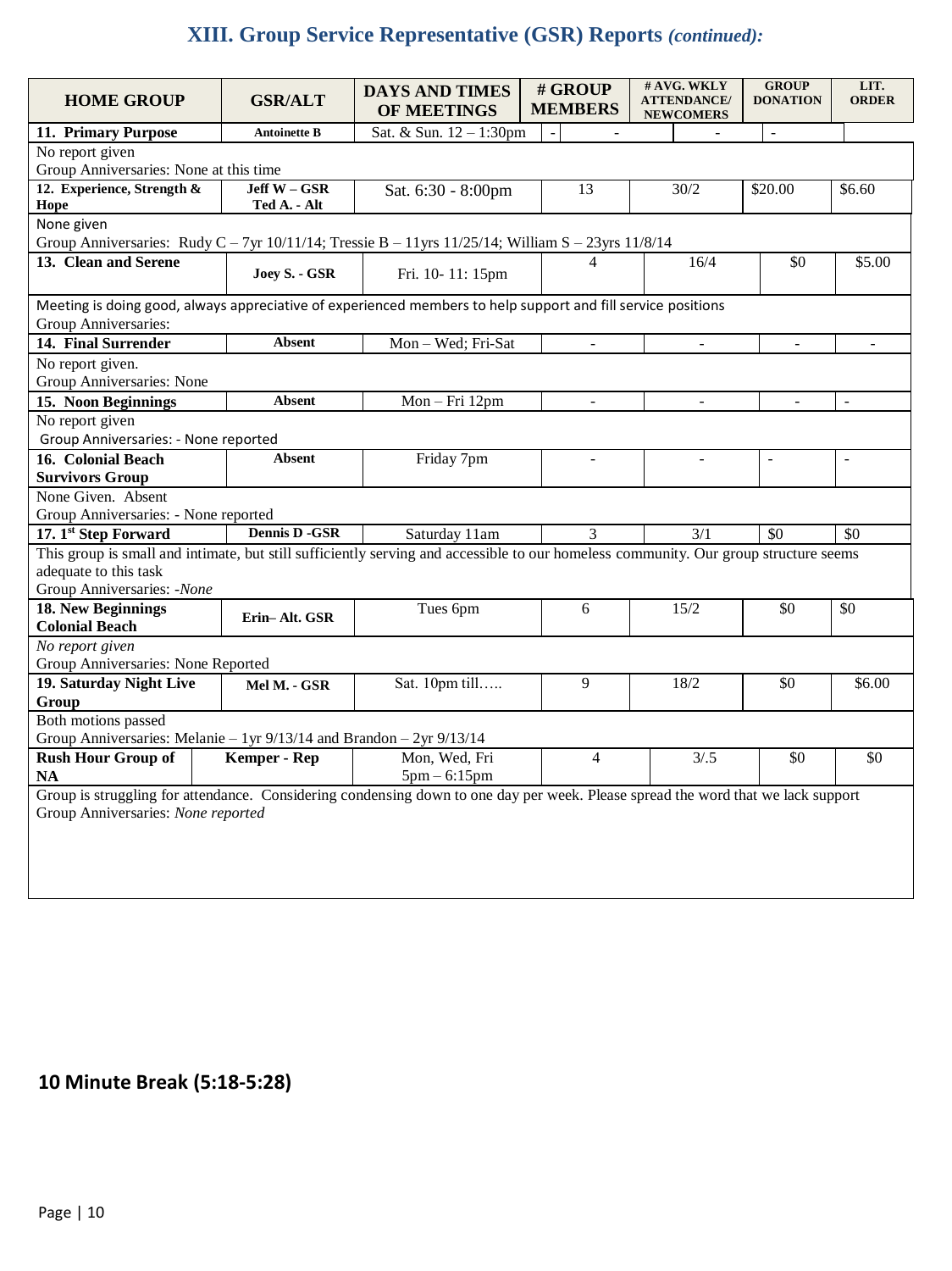|                                                    | XIV. 2 <sup>nd</sup> Ouorum |  |  |  |  |  |
|----------------------------------------------------|-----------------------------|--|--|--|--|--|
| <b>Legend: <math>P =</math> Present A = Absent</b> |                             |  |  |  |  |  |
|                                                    |                             |  |  |  |  |  |

| <b>HOME GROUP NAME</b>                 | P/A | <b>NAME</b>  | <b>POSTION</b> |
|----------------------------------------|-----|--------------|----------------|
| 1. Set It Off                          | P   | Lea          | <b>GSR</b>     |
| 2. Who Wants to Live                   | P   | Jodi         | Alt. GSR       |
| 3. In It to Win It                     | A   |              | <b>GSR</b>     |
| 4. Hope Fiends                         | P   | Sarah M.     | <b>GSR</b>     |
| 5. Stand By Recovery                   | P   | Donna        | GSR            |
| 6. Clean Works                         | P   | Seth         | <b>GSR</b>     |
| 7. Start Living Group                  | P   | Tammy L      | <b>GSR</b>     |
| 8. Freedom from Bondage                | P   | Dot          | <b>GSR</b>     |
| 9. Man Up to the Flatbook              | A   | $Chris$ O    | GSR            |
| 10. A New Beginning Group              | A   | Absent       | <b>NA</b>      |
| 11. Primary Purpose                    | A   | Antoinette B | GSR            |
| 12. Experience, Strength &<br>Hope     | P   | Jeff W.      | GSR            |
| 13. Clean and Serene                   | P   | Joey S.      | Alt. GSR       |
| 14. Final Surrender                    | A   | David W.     | <b>GSR</b>     |
| 15. Noon Beginnings                    | A   | Veronica     | <b>GSR</b>     |
| 16. Colonial Beach Survivors<br>Group  | A   | Bill C.      | <b>GSR</b>     |
| 17. 1 <sup>st</sup> Step Forward       | P   | Dennis D.    | <b>GSR</b>     |
| 18. New Beginnings<br>(Colonial Beach) | P   | Erin         | Alt. GSR       |
| 19. Saturday Night Live<br>Group       | P   | Dave H.      | <b>GSR</b>     |
| 20. Rush Hour Meeting                  | P   | Dawn R.      | <b>GSR</b>     |

| 2 <sup>st</sup> QUORUM CALL -Must 4 per Bylaws |    |  |  |  |
|------------------------------------------------|----|--|--|--|
| Group Represented                              | 14 |  |  |  |
| <b>Procedural Votes</b>                        | 14 |  |  |  |

## **XV. Old Business**

## **Motion 8/14-9:** Maker: Dennis D. 2nd by: Phil S.

The formation of the group, 1<sup>st</sup> Step Forward be treated as the establishment of a new group, thus requiring their appearance at three ASC meetings in order to qualify as such and also qualifying them for the free literature packet. This being a much needed accoutrement provided by ASC to this bourgeoning meeting, thank you. P.R.S Alternate GSR, 1<sup>st</sup> Step Forward **Intent:** The group, currently, suffers from a great lack due to a void in support and thus is petitioning ASC in an attempt to fill one of the basic needs and life blood of any and all NA meetings – life saving literature, thank you for your consideration of this urgent request. P.R.S alternate GSR, 1<sup>st</sup> Step Forward

**Discussion:** Group has no literature; Group at one time had literature; Comment that group should not have literature donated to them because its not a new group; Comment that group made many changes; Comment that group members should come up with some money; Comment that we should support our local group; Group has so far come out of pocket for all expenses so far; Discussion about what definition of what a new group is

**Vote:** 3 – Abstaining, 7 – For, 3 – Against *Motion – PASSED*

**Motion 8/14-10:** Maker: Greg G. 2nd by: Dot. G.

To obtain a check card for RANA bank account. Treasurer responsible to hold card and use as needed for RANA business only **Intent:** To be more effective in completing business

**Vote:** 2 – Abstaining, 11 – For, 0 – Against *Motion – PASSED*

## **XVI. Open Sharing**

- Budget meetings in October: 1. Tues 10/7/14 @ 7pm; 2. Wed 10/15/14 @ 7pm; 3. Thurs 10/23/14 @ 7pm; 4. Sun 10/26/14 @ 7pm \*All meetings are upstairs at Wegmans\*
	- Discussion about Policy defining what a new group is
	- \$238.30 sold at today's area and \$206.06 order being placed (not including shippoing)
		- Discussion about when a meeting is defined as a "dead meeting"
		- Discussion about what's included in group literature startup kits
			- RCM term up ion March